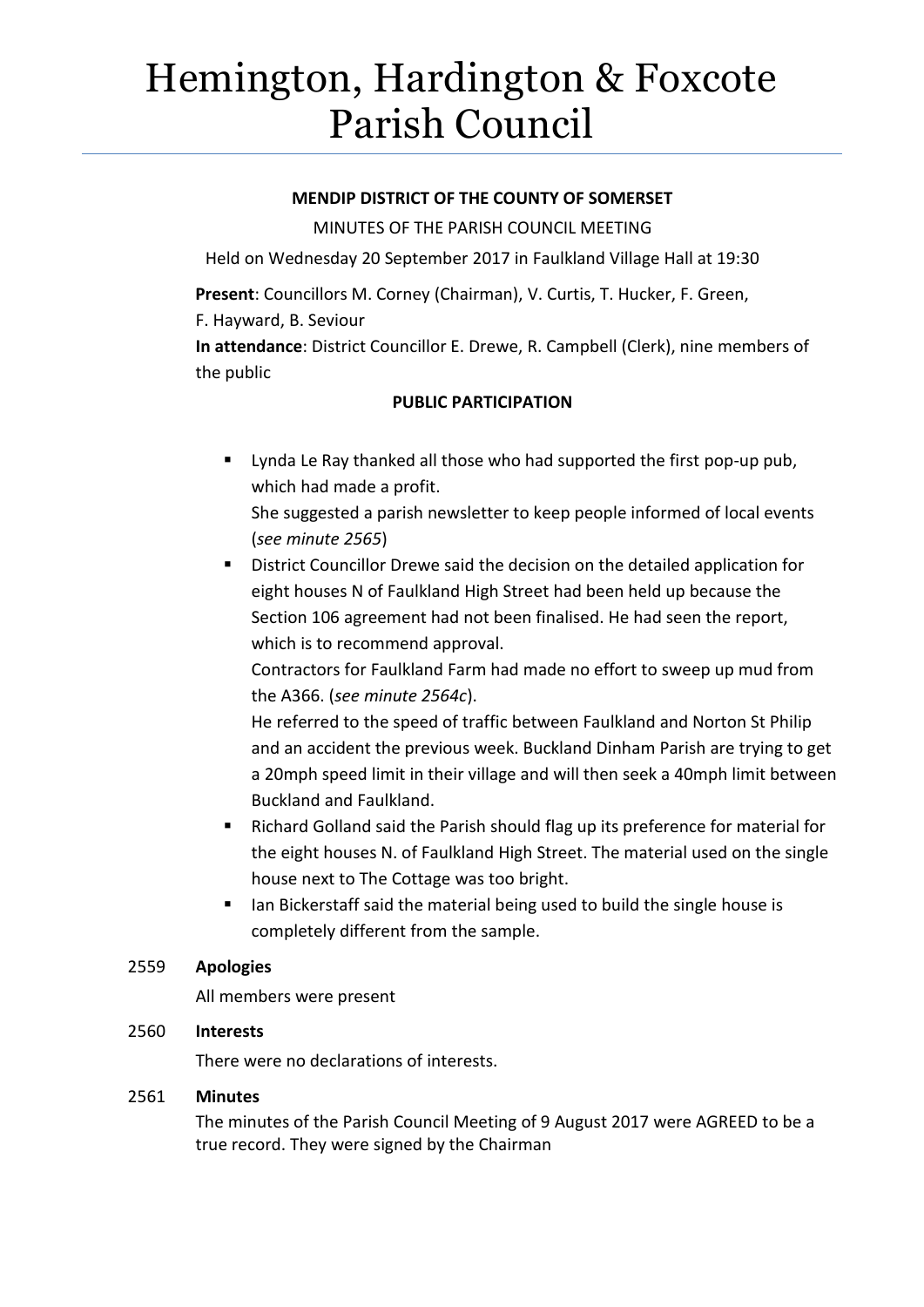# 2562 **Clerk's Report**

Actions from previous meetings are noted in the relevant minute below.

## 2563 **Planning**

(a) The following applications were considered:

| 2017/2300/HSE<br><b>RESOLVED to recommend</b><br>approval (proposed Cllr<br>Corney, 2 <sup>nd</sup> Cllr Hucker,<br>unanimous) | Pear Tree Cottage<br>Southfield Hill<br><b>Hemington Frome BA3</b><br>5XU | Widen existing opening and<br>add small single storey<br>glazed extension to side of<br>property.               |
|--------------------------------------------------------------------------------------------------------------------------------|---------------------------------------------------------------------------|-----------------------------------------------------------------------------------------------------------------|
| 2017/2433/FUL &<br>2434/LBC. Agreed to<br>consider at the October<br>meeting                                                   | <b>Foxcote Mill Foxcote</b><br>Shoscombe Bath BA2<br>8NG                  | Repairs to stonework, floors,<br>windows, alterations, new<br>openings, garage extension<br>& minor demolitions |

(b) No planning decisions

(c) Enforcement to be chased re Rose Cottage driveway

## 2564 **Highways and rights of way**

(a) Double yellow lines in Faulkland Cllr Hucker reported that a site visit had been held on this sensitive issue at 9am on a recent Saturday. He had previously been opposed to yellow lines but following the visit had changed his mind and now supported them in the village centre.

The visit had also provided an opportunity to see where the bus turned. On this occasion it had backed, correctly, into the lower entrance to the Green and stopped at the bus stop

**RESOLVED** (proposed Cllr Corney, 2<sup>nd</sup> Cllr Hucker, unanimous) to request double yellow lines in the centre of Faulkland and to seek the support of County Councillor Philip Ham for this measure.

From the floor Edward Drewe said that if six people agree, they have the right to call for a referendum on the issue and the parish council should expect such a request.

(b) Double white lines and/or a 40mph speed limit between Faulkland and the parish boundary with Norton St Philip

Standing orders were suspended.

- In Bickerstaff said speed was the main factor in the 30-odd accidents that had taken place on the A366 between Faulkland and Norton St Philip in the previous seven years.
- Tim Gibbs saida large company in Cambridge has expressed interest in the latest version of his automatic speed camera.
- Edward Drewe said that Buckland Dinham Parish was keen to extend the 40mph limit along the A362 and A366 to Faulkland. To be consistent with other parishes the 40mph limit should continue to Norton St Philip.

Standing orders were reinstated.

**RESOLVED** (proposed Cllr Corney, 2<sup>nd</sup> Cllr Hucker, unanimous) that double white lines be requested on the A366 between Faulkland and Norton St Philip. The exact stretch of road to be covered is to be decided.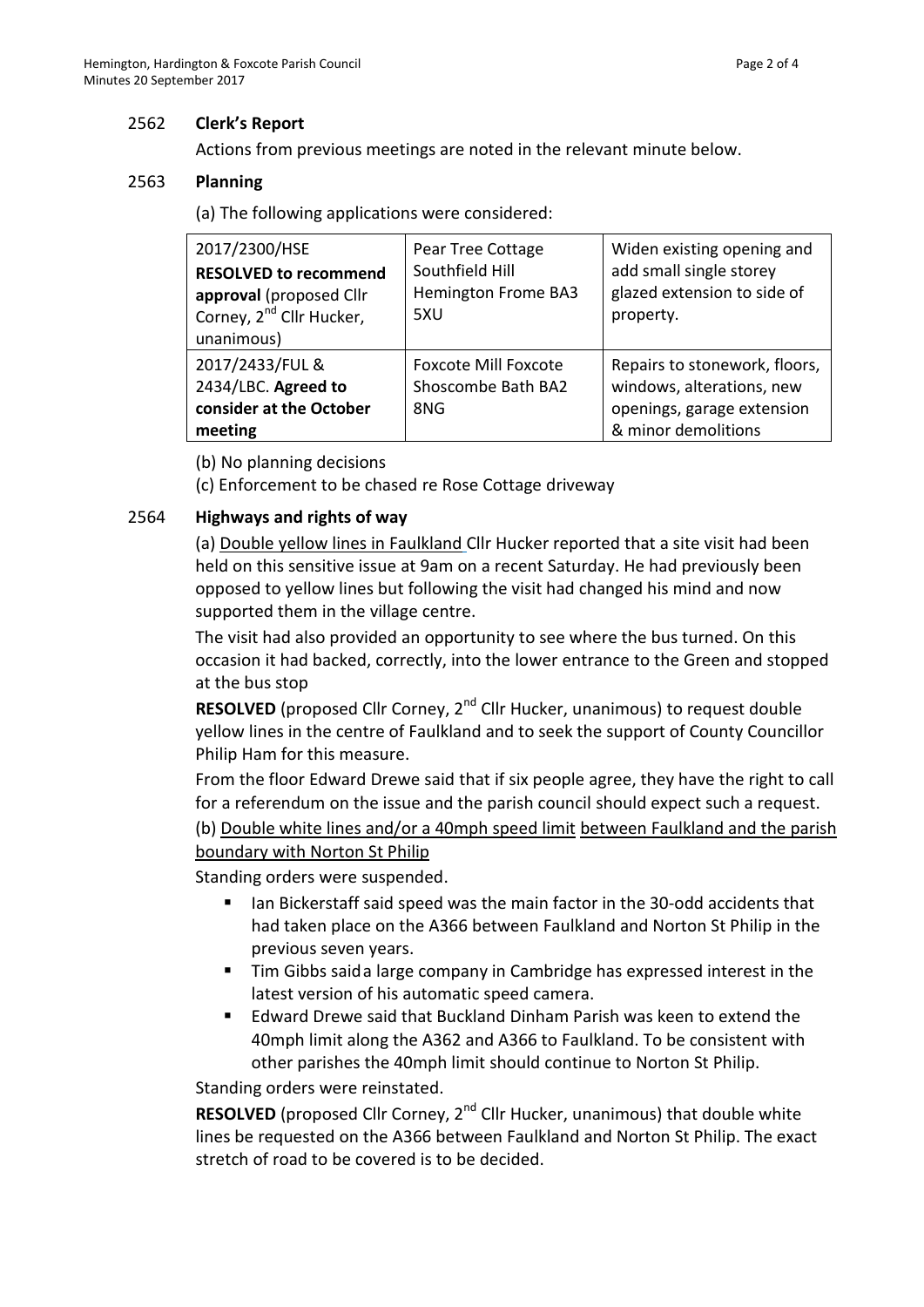Cllr Seviour was opposed to a 40 mph limit.

There was no support for Cllr Corney's proposal for a 40mph limit.

**RESOLVED** (proposed Cllr Corney, 2<sup>nd</sup> Cllr Hucker, unanimous) that Somerset Highways be asked to introduce a speed limit of 50mph on the currently derestricted section of the A366 between Faulkland and Norton St Philip

(c) Highways updates Work requested of the Area Superintendent had now largely been completed.

AGREED to ask Faulkland Farm to ensure that its contractors clear current and future mud from the A366.

(d) AGREED to ask Somerset Highways/Rights of Way to clear the path (Class 3 road) behind Faulkland Green

# 2565 **Faulkland Pond and Green**

(a) Maintenance at Faulkland Pond Cllr Corney disagreed with the suggestion that Faulkland pond is a disgrace. He considered it a mecca for a diverse range of wildlife including, in the current year, four clutches of ducks, which is why there had been little grass mowing round the pond. The ducks nested on the mound next to the road. The grass now needed cutting. The reeds host all four major species of Southern England dragonflies

It was AGREED that the pond railings should not be painted.

It was AGREED to review in spring 2018 if the walls need to be weeded.

Cllr Corney will trim the holly bush at the far end.

It had been suggested that the parish council should employ a maintenance person for a few hours a month. This would be considered in October.

(b) Grass cutting at Faulkland Green: the 2017 contract to be seen out.

Comparative quotes to be obtained for 2018, including the option of removing arisings from Faulkland Green.

# 2566 **Signs**

(a) Street names in the parish: Cllr Corney will check the 1880 map before discussion in October.

(b) Faulkland bus stop. AGREED to ask the Frome bus company to ensure that their buses always turn at the lower entrance to Faulkland Green and stop at the official stop by Faulkland Pond.

### 2567 **Finance**

(a)The Month 5 financial statement (circulated) was approved.

(b) **RESOLVED** to pay (proposed Cllr Corney, 2nd Cllr Hucker, unanimous)

| Information Commissioner – annual registration fee | 35.00  |
|----------------------------------------------------|--------|
| Idverde – grass cutting August, inc. VAT           | 235.72 |
| Clerk's salary September                           | 180.96 |
| <b>HMRC September</b>                              | 45.20  |